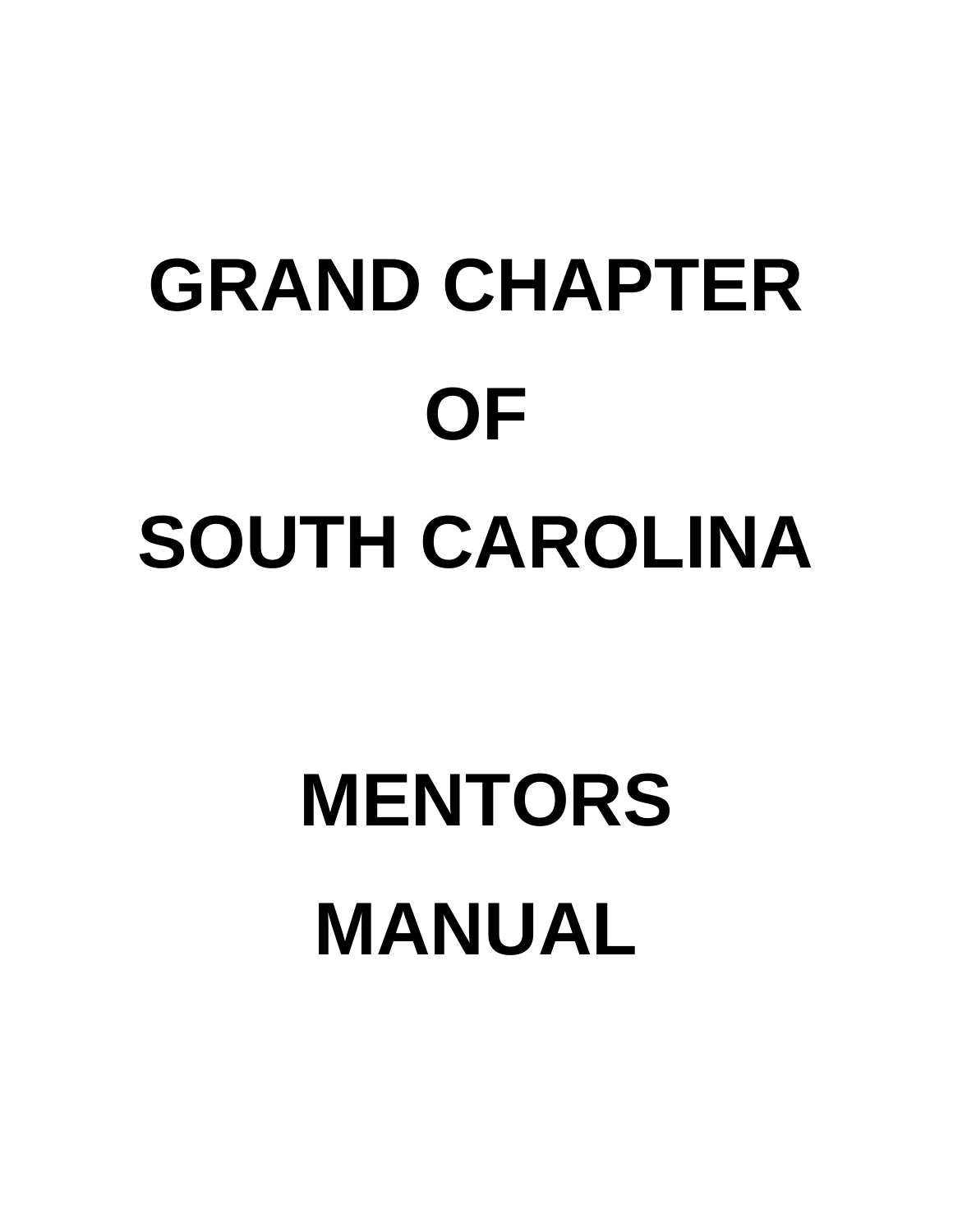#### **FORWARD**

The need of a mentor program for officers and members of Royal Arch Chapters has been evident for many years and thus this mentors plan was conceived to answer this problem. In these few pages, we have attempted to include the requisites for building a fine, aggressive Chapter and for creating enthusiasm and pride of membership in Royal Arch Masonry.

The plan therefore, must have as its main objective the promotion of an interest in Masonic knowledge. It must devise a means of creating a desire in the companion to learn more about Royal Arch Masonry and point out to him the sources from which he will be able to obtain more light. The mentor plan will endeavor to acquaint the new companion with some of the history of Royal Arch Masonry, its philosophies and objectives. It should also give him some insight into the literature of the fraternity wherein he may begin and continue his study of its teachings and doctrines.

Instruction under the mentor plan must be individual and personalized if it is to be effective. In embracing this system, we are following the time honored method of the fraternity, that of imparting instruction from mouth to ear. In preparation of this program, we have consulted the programs and publications of the General Grand Chapter, our sister Grand Chapters, and the Grand Lodge of South Carolina and have borrowed material freely from them when it seemed desirable to do so. Credit has not been given directly in each case because of our desire to limit the text as much as possible and to maintain continuity of thought for the benefit of those who will use the program. We would urge the use of this program with pains taking care. It is not perfect nor is the system which it represents a perfect one. Time and experience alone will enable us to bring the jewel of Masonic education to its full beauty, ever remembering that this program is a work in progress.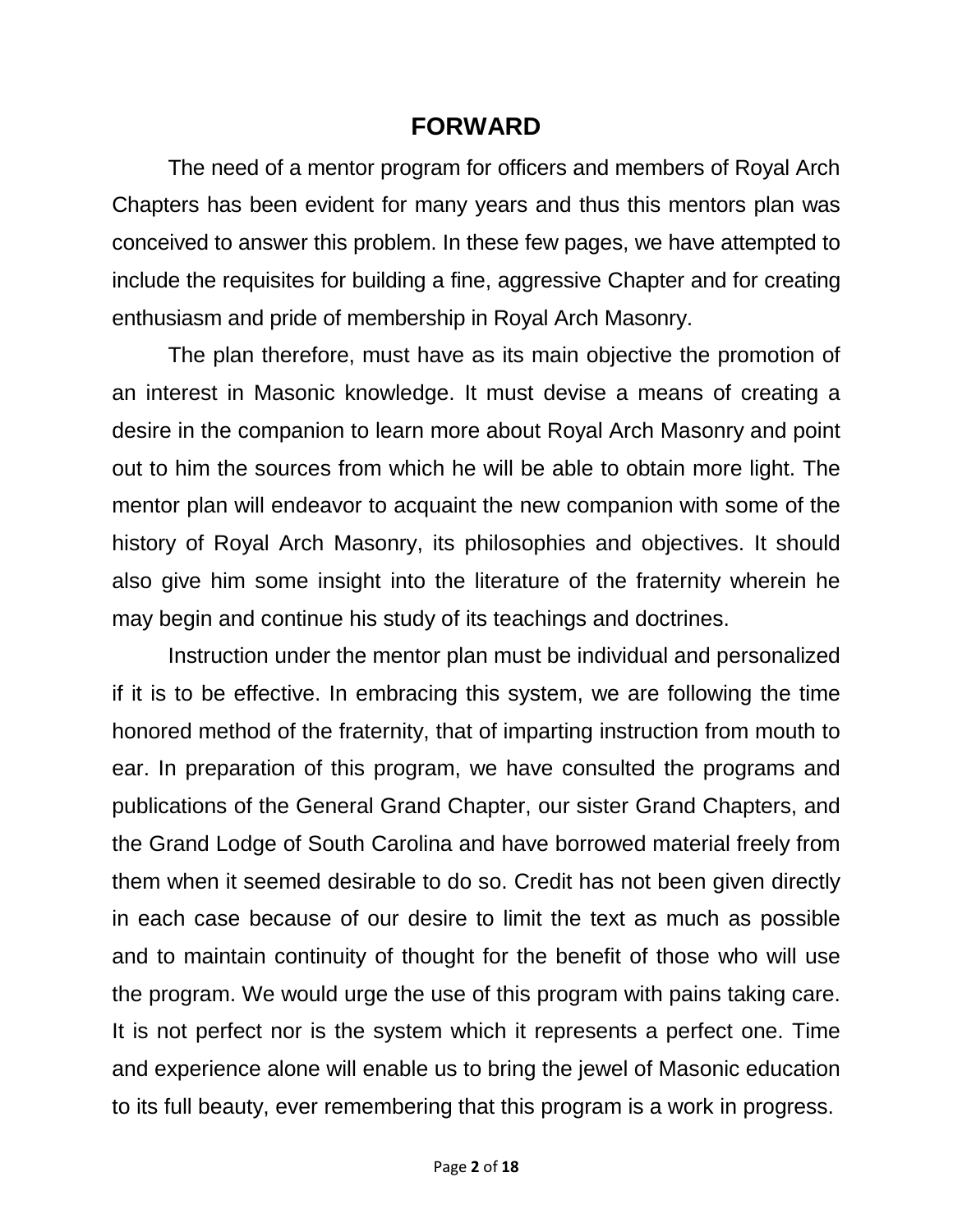## **CHAPTER 1 THE MENTOR**

**1.1 Definition:** The word "mentor" is one which is defined in the dictionary as a friend entrusted with the education, also known as trusted counselor, guide, tutor or coach. In the 21st century the mentor should seek to expand and intensify the instruction imparted by our ritual, adding to it, many other points which will enlarge the new companions understanding of Royal Arch Masons and its relationship to his life.

**1.2 Objective**: The mentor and the companion must understand that we are not endeavoring to produce a generation of Royal Arch scholars. Its motive is simply to indoctrinate each new companion in the ways of the Royal Arch, to create in him an understanding and arouse in his mind a feeling of pride in the Royal Arch. In so doing, it is hoped that he will learn that Royal Arch Masonry is a way of life which each may embrace with great satisfaction.

The instruction given must seek to capture the interest of the candidate as he begins his Royal Arch life. To properly accomplish this, each mason must have a Mentor assigned to him immediately after his election to receive the degrees of Royal Arch Masonry. It will be the Mentor's duty to prepare the mind of the candidate for the reception of the great truths of Royal Arch Masonry and an appreciation of its tenets and teachings.

**1.3 The Appointment:** The High Priest of every Chapter chartered by the Grand Chapter Royal Arch Masons of South Carolina is requested to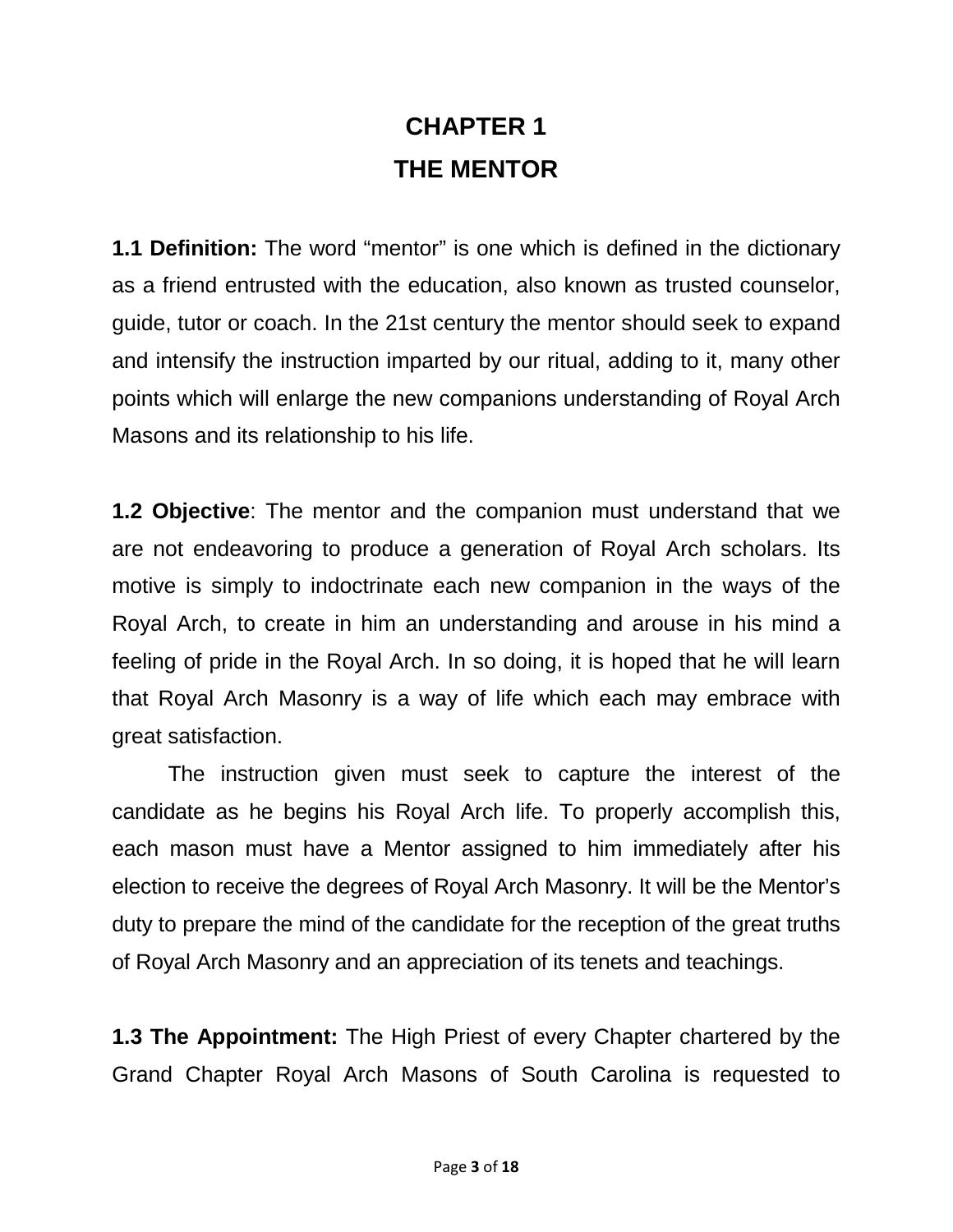appoint an education committee for his chapter and to designate certain well qualified, dedicated and enthusiastic companions as Mentors. There should be a sufficient number of these companions so that no Mentor would be required to serve more than five companions at any one time. The assignment of candidates to the several Mentors may be done by either the High Priest or the committee chairman.

**1.4 How the Mentor May Work:** The Mentor should visit the candidate immediately after his election and explain to him that he is to be his Mentor; a friend who will endeavor to help him in learning something about Royal Arch Masonry and one who will guide and counsel him. The principal purpose of this first meeting is to introduce the candidate in a general way to Royal Arch Masonry as a whole and to prepare him in mind and spirit. He must meet with the new companion frequently and give him that instruction which is so essentially necessary if he is to become a good Royal Arch Mason. He should be encouraged to ask questions and have the answers, provided the answers do not involve those degrees which he has not received or other information to which he will become entitled later. In like manner, the Mentor will be with the candidate through all the degrees of Royal Arch Masonry. However, it should be understood that his duties are not completed when the candidate is exalted a Royal Arch Mason. Indoctrination must continue until the new companion is thoroughly orientated in the chapter, interested in its affairs and a regular attendant at its conclaves. Then, and only then, can we say that the task is completed which the Mentor began at the time of the companion's election to receive the Royal Arch degrees.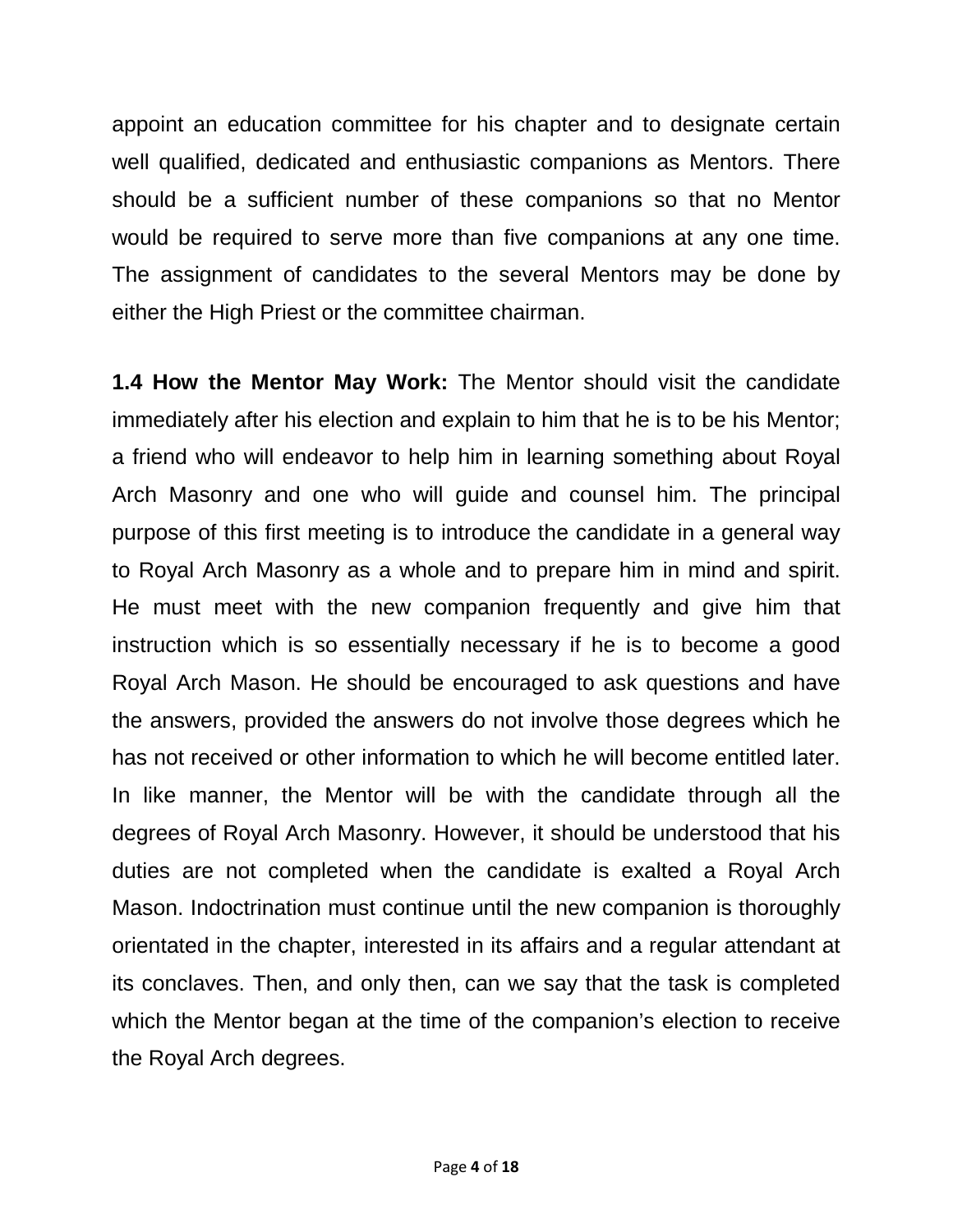## **CHAPTER 2 PRE-INITIATION INSTRUCTION**

The instruction to be given and the questions answered at this stage of the candidate's instruction to Royal Arch Masonry can cover only the most general subjects. Some of the subjects on which questions will develop are recorded for the Mentor.

**2.1 - Royal Arch Masonry Defined:** The symbolic degrees of Entered Apprentice, Fellowcraft and Master Mason as conferred in the United States are degrees of the York Rite. Therefore, every Master Mason raised in the state of South Carolina has received the first degrees of that Rite. It is perfectly natural that having begun their Masonic work in that Rite, they should want to continue it. The Royal Arch Chapter offers them that opportunity, for in its last degree – the Royal Arch - is to be found the very essence of pure Freemasonry!

Even the mother Grand Lodge of England recognizes this fact and many years ago set forth as paragraph 1 of its General Laws and Regulations: By the solemn act of the union between the two Grand Lodges of Freemasonry of England in December, 1831 it was declared and pronounced THAT PURE ANCIENT MASONRY consists of three degrees and no more. Namely, those of the Entered Apprentice, the Fellowcraft and the Master Mason, INCLUDING THE SUPREME ORDER OF THE HOLY ROYAL ARCH.

And today, in England, the Grand Master of the Grand Lodge, by virtue of his Grand Lodge office is also the head of The Grand Chapter of Royal Arch Masons.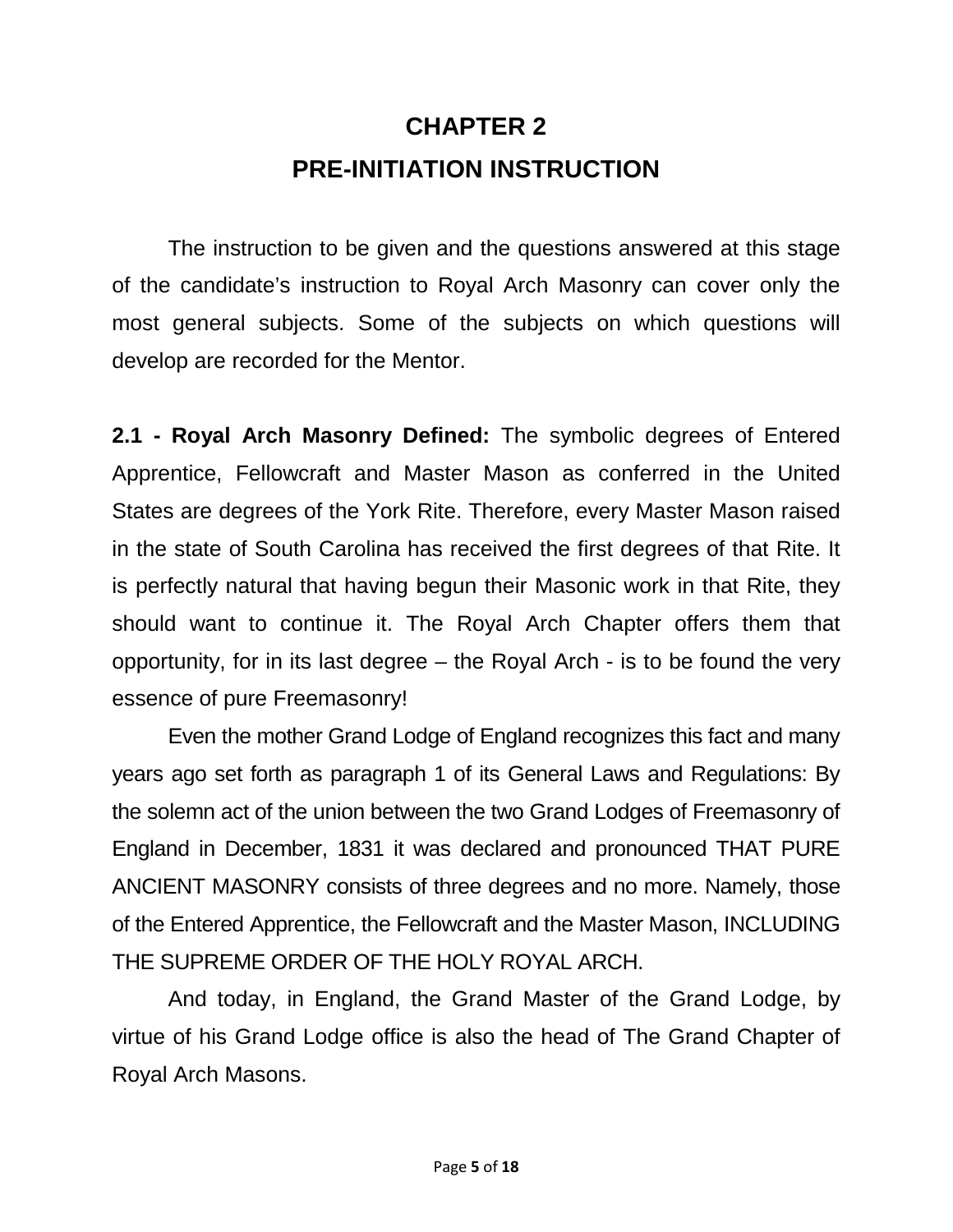But on the North American continent, we find some additional degrees in the system, supplementing the work of the Lodge and the Royal Arch. These degrees are the degrees of Mark Master, Past Master and Most Excellent Master and all are a part of the Capitular system. And have been arranged into a system or Rite, referred to as the American or York Rite of Freemasonry.

#### Why American York Rite?

American in the arrangement of symbolic, capitular, cryptic, and chivalric degrees into one system. American in that its history coincides with that of the American republic. The General Grand Chapter of Royal Arch Masons was established in 1797. American in that its bodies are found in every state of the American Union as well as in every city and town of consequence throughout our broad domain. American in that its ideal, its philosophy and its government. American in that it teaches true patriotism and love of country. American in its support of those fundamental institutions - the home, the church, the state, and the school. American in its democratic organization, for in its chapter halls each member has a right to be heard. Wherever the American flag flies, will be found branches of the American Rite.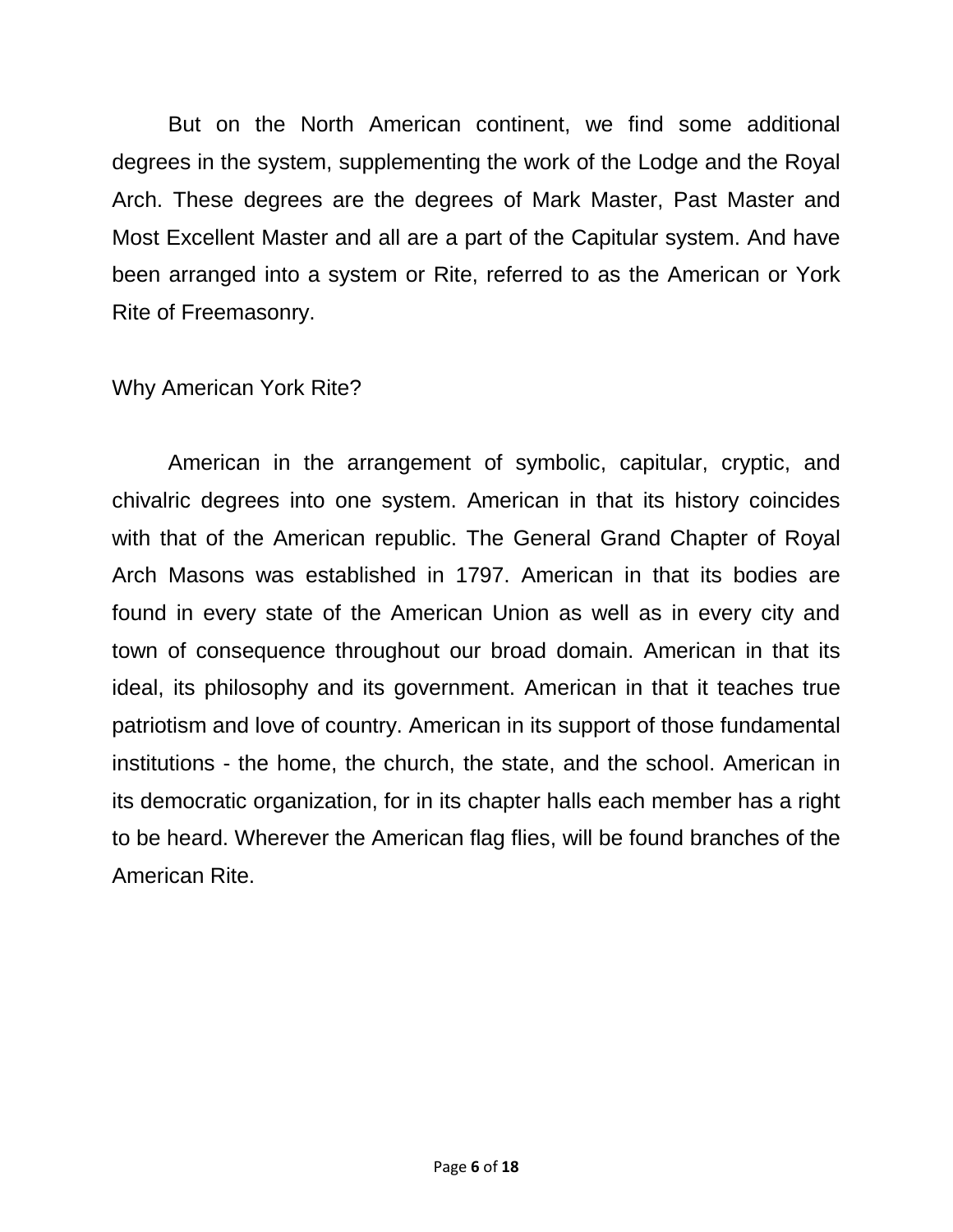## **CHAPTER 3 ROYAL ARCH MASONRY DEGREES**

**3.1 Mark Master:** The Mark Master Degree is perhaps the oldest Masonic Degree, and is one of the most highly respected. It teaches practical lessons for everyday living; this degree supplements the Fellowcraft degree. This degree is highly regarded by Masonic students and ritualists as being one of the most beautiful degrees in all Freemasonry, teaching lessons which have proved of value in all walks of life. The scene of the degree is laid in one of the workshops erected near King Solomon's Temple, and the candidate is taught many interesting historical facts as well as given practical demonstrations of the value of honesty and charity.

The Jewish half-shekel of silver is often mentioned in the scriptures and is referred to in the degree. While it was worth less than 25 cents in our currency, yet Masonic tradition proves that no amount is insufficient in the face of urgent need. It cannot be overly emphasized the need for the candidate to carefully and diligently select his mark, as this will remain his identity for the rest of his life, and has been adjudicated in some jurisdictions as legal as his signature.

In the honorable character of Mark Master, the candidate is reminded that it is his duty to let his conduct in the Lodge and among his brethren be such as may stand the test of the Grand Overseer's Square, that he may not, like the unfinished and imperfect work of the negligent and unfaithful of former times, be rejected and thrown aside, as unfit for that spiritual building, that house not made with hands, eternal in the heavens.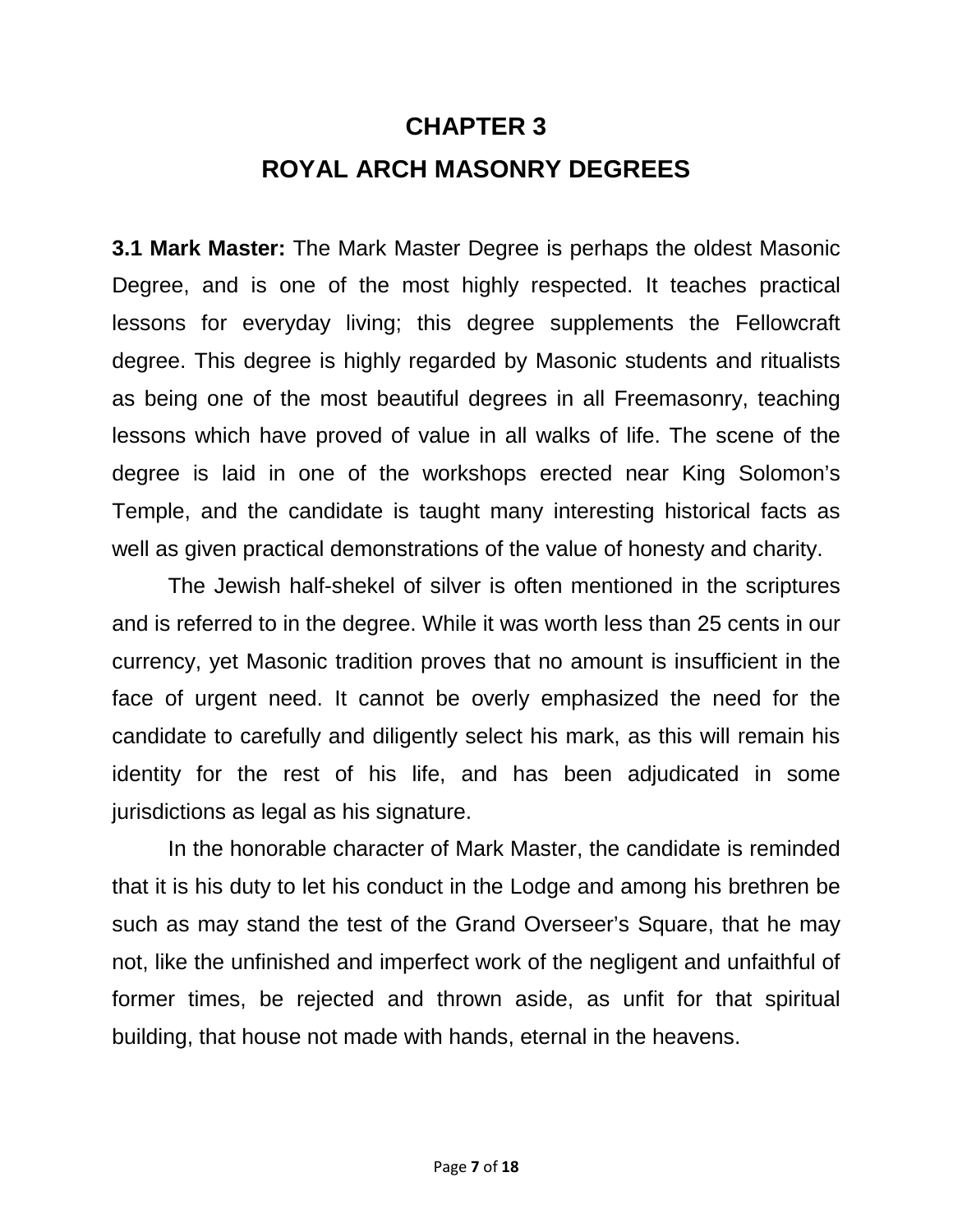This degree teaches us the proper distribution and method of receiving wages, and that justice should be tempered with mercy.

**3.2 Past Master Degree:** The Past Master Degree teaches the candidate the important duties and responsibilities of the Oriental Chair, and is qualification for advancement. For many years this degree was only conferred upon those who had served as Masters of Symbolic Lodges. In some cases this practice is still maintained, yet in America, with probably one exception, it is conferred upon all those who have obtained the degree of Mark Master.

In English Lodges, the degree is known as that of Installed Master. There is no Past Master Degree in English, Scottish or Irish chapters. The degree deals primarily with administration, retaining some of the old instruction once given to those who were actually chosen to preside. The gavel is properly used as an emblem of this degree because it has very generally been accepted as an emblem of power. The gavel is used in all deliberative bodies today, more as a means of calling to order, than demonstrating the power vested in its user.

The degree teaches the value of Harmony and Justice. The most impressive lesson demonstrated in this degree is when the R.W. Master leads the candidates around the alter and points to the open Holy Bible and urges each candidate to faithfully direct his steps through life by the light he shall find therein, and for the necessity of protecting, even with his own life, that sacred light which shines upon our alter.

**3.3 Most Excellent Master Degree:** It is commonly known that the symbolism of Freemasonry surrounds the building of a temple. In symbolic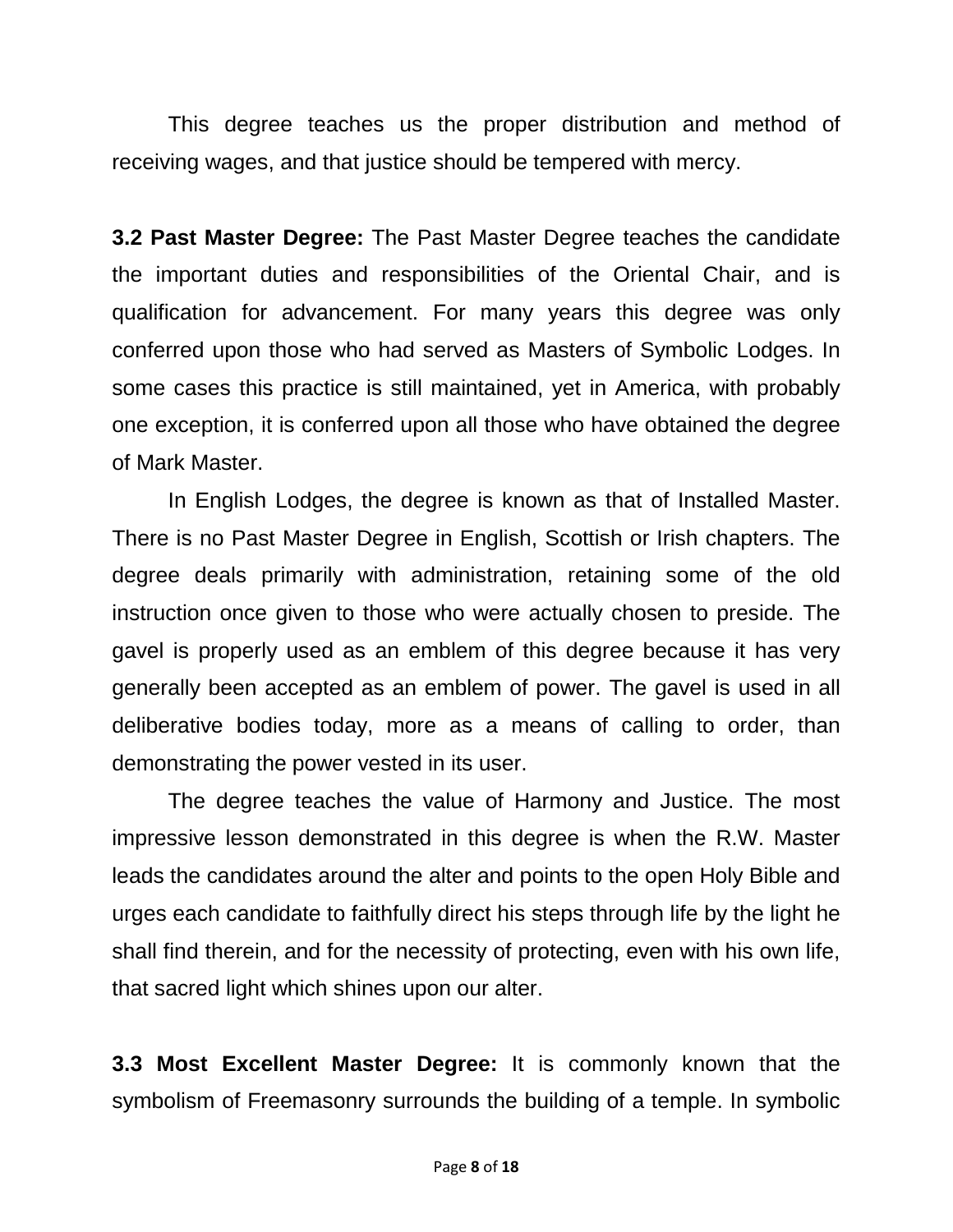Freemasonry, the temple is never completed. In the Most Excellent Master Degree, we are taught the lessons of the completion and dedication of the temple. This is by far the most spectacular in all Freemasonry. It is the only degree which brings forcibly to our attention the completion and dedication of King Solomon's Temple, the very idea upon which all Masonic symbolism has been based.

In 1922 the degree was conferred in Convention Hall in Kansas City, Missouri. The class numbered 1,000 candidates. There was a men's choir of 200 voices, an orchestra of 50 pieces, and a processional made up of 500. It was estimated that 9000 Royal Arch Masons were in attendance. This serves to demonstrate the immense possibilities and value of the degree.

The degree is built around the emblem of the keystone and the great lesson conveyed is the necessity for things spiritual.

**3.4 The Holy Royal Arch:** In the degree of the Royal Arch, the epitome of Masonic symbolism is found. It has been said "the Royal Arch is the root, heart and marrow of Freemasonry, without knowledge of which the Masonic character cannot be complete."

The Royal Arch Degree is the completion of the whole system of Freemasonry. Having begun regular advancement through the symbolic lodge, it is the duty of every Master Mason to complete the degree series. He who has sought further Light in Masonry should return to the symbolic lodge, retrace his steps, and advance through the Rite until he can receive the climax of Masonic symbolism, as taught in the Royal Arch.

Only those who have attained the Royal Arch may be said to have completed their Masonic work. It completes the story of Jewish history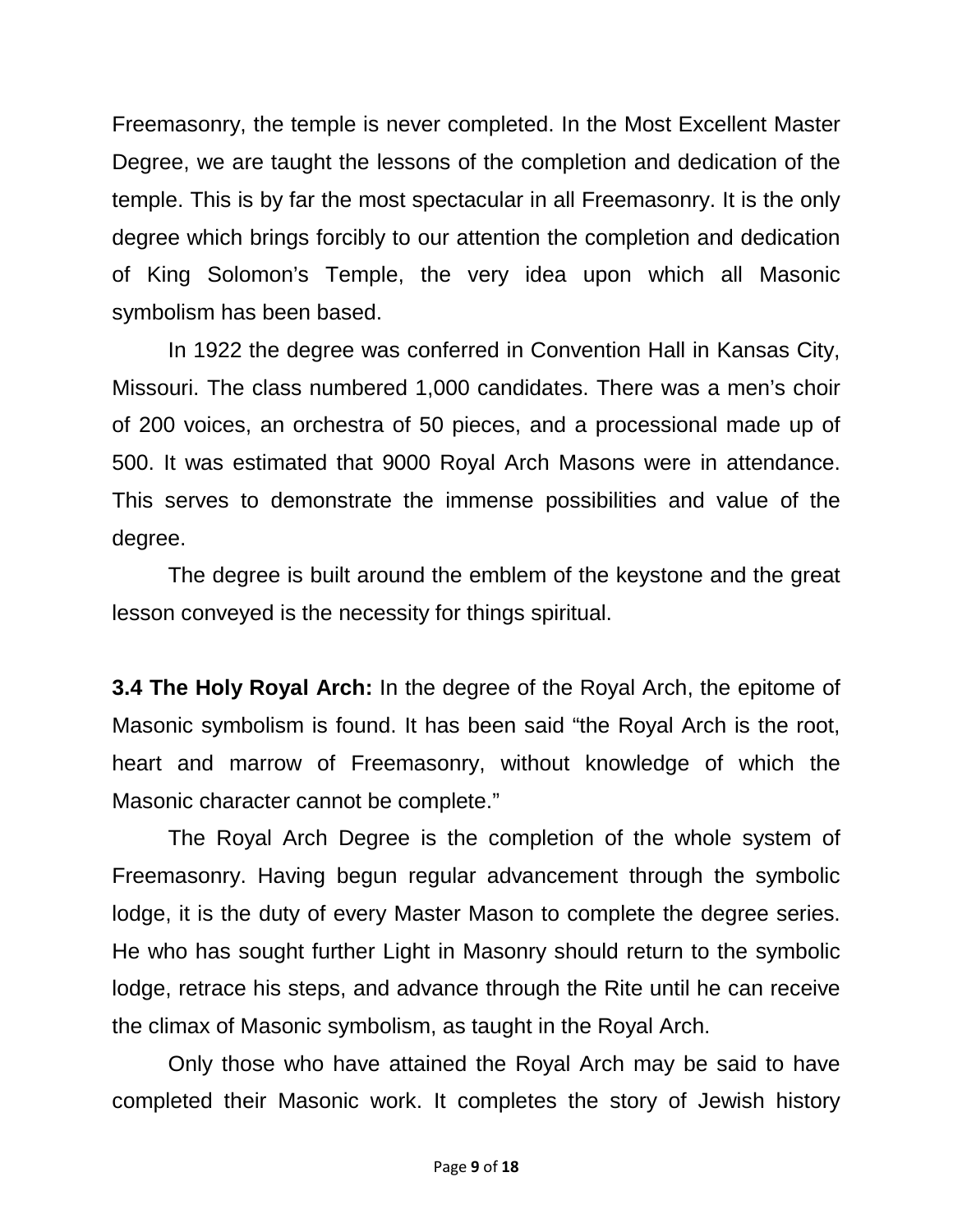during some of its darkest hours. While based upon the subject of love of home and country, yet its lessons are those of service and fortitude. It teaches the ultimate triumph of truth over all forms of superstition and error, proper respect for the deity and his works and the worship of the one true God, under whatever name he may be worshiped.

The apron of the Royal Arch Mason is that of the Lodge Mason, with the exception that the border has become red, symbolizing the fervency and zeal which should actuate Man in his service to God and to humanity.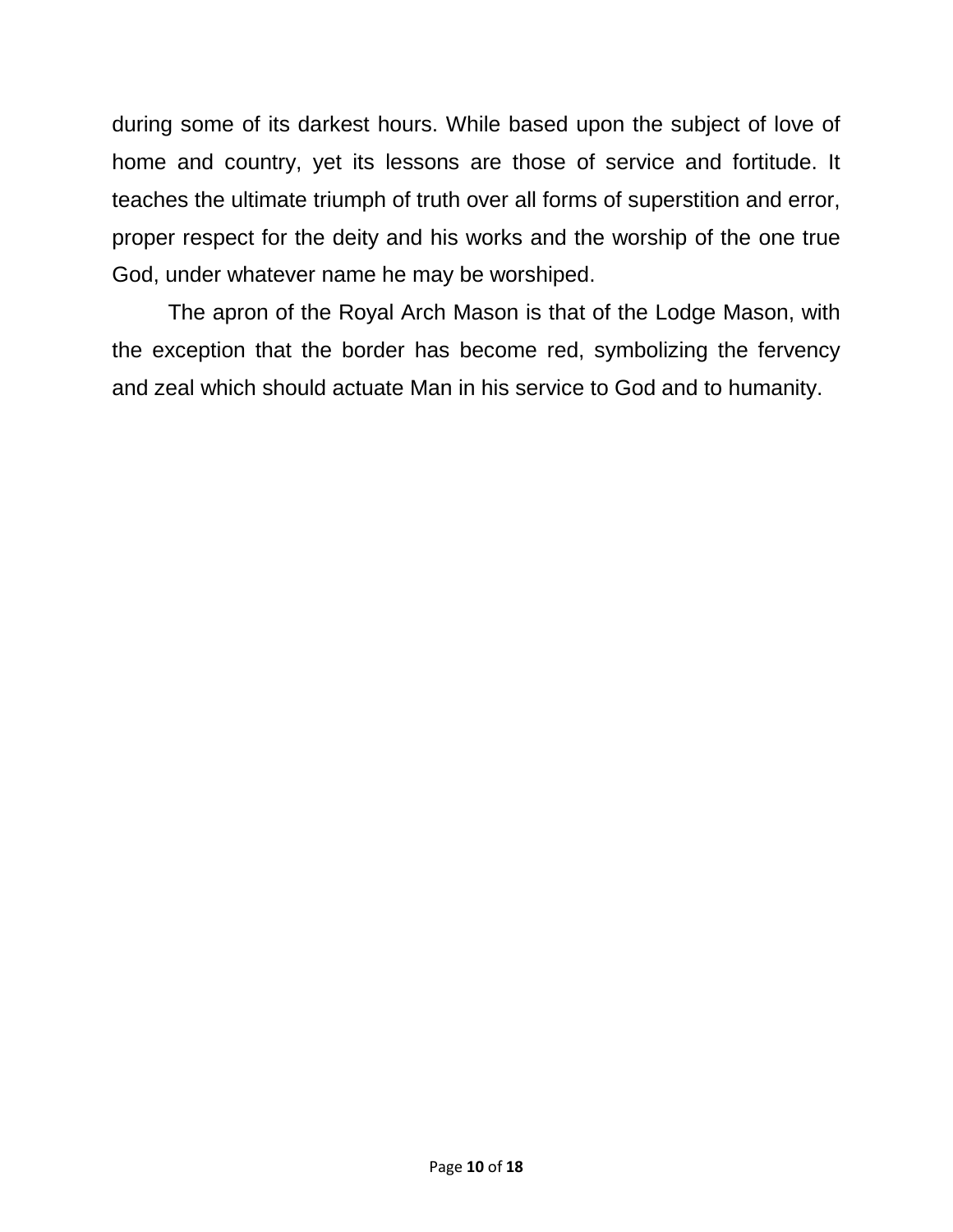## **CHAPTER 4 GENERAL INFORMATION**

**4.1 Signs, Tokens and Words:** We attach considerable importance to the signs, tokens and words in Royal Arch Masonry because they are an essential part of our modes of recognition. By the use of these, one may prove himself to be a Royal Arch Mason and be able to recognize others as such. While these in themselves are insufficient proof of membership, they constitute very important links in the chain of evidence and they are always called for by one appointed to examine a visitor. The candidate should be reminded that each sign, token and word has a symbolic meaning which should serve to enrich the mind and improve our lives as Royal Arch Masons. (The Mentor should rehearse and explain all of the signs, tokens and words of the degrees of Royal Arch Masonry) The proper execution of all signs should be stressed and the new companion should be requested to cultivate the habit of such precise performance as would indicate his respect for the dignity of this part of our ceremonies. The proper execution of the signs will also give testimony to his fellow companions that he understands the signs and respects the ceremonies.

The most important of these being the manner in which the long lost Master Mason word is communicated. The Mentor should explain and practice the manner in which we communicate the Grand Royal Arch word, as this word is exemplified in the opening of every Royal Arch Chapter.

**4.2 Those Things Called Titles:** Every once in a while, some companion with a TITLE will show up at your conventions and you may be charged with introducing or receiving them, what are you going to do about it?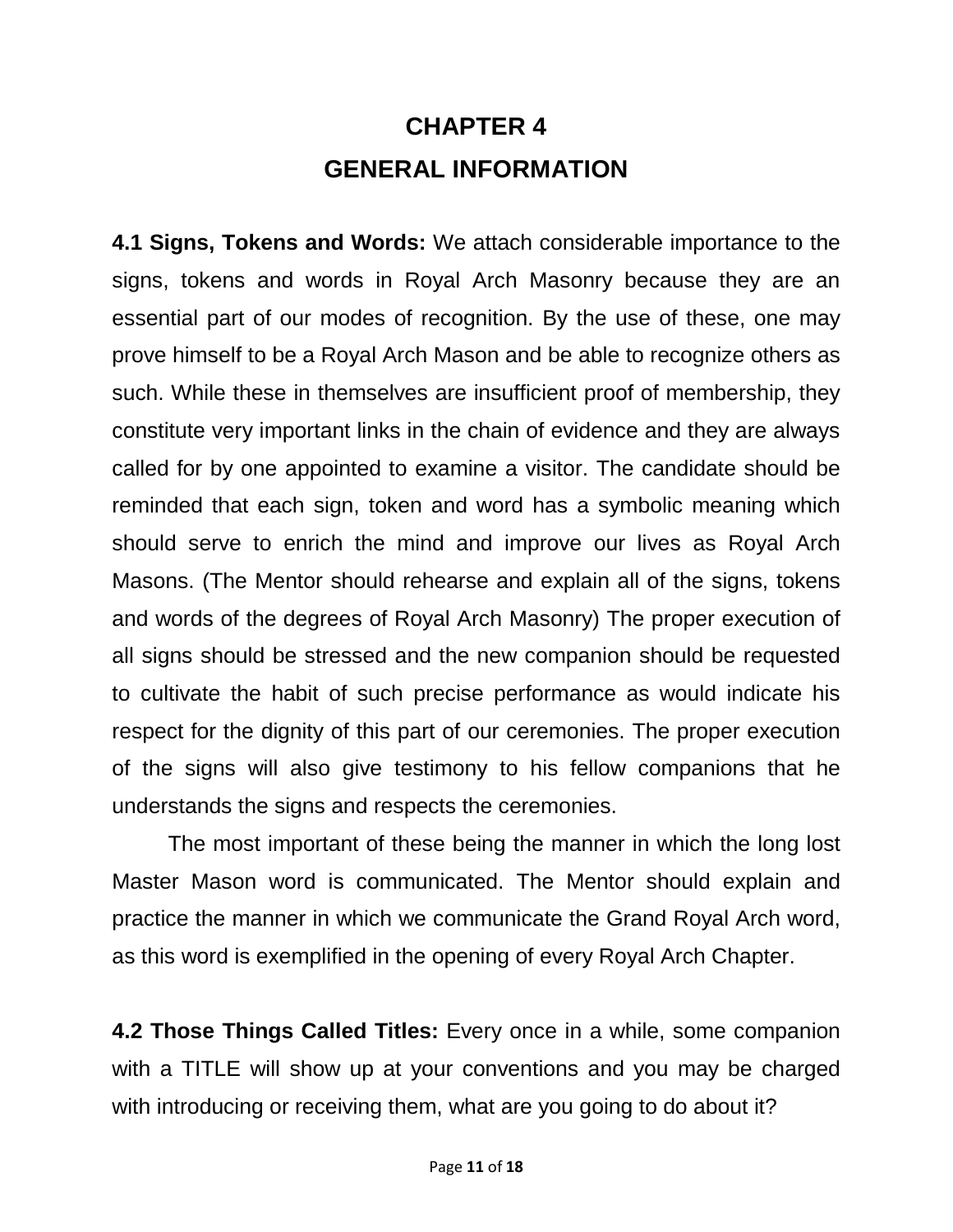Well, in the first place, cease to worry about it. If the Distinguished Visitor doesn't worry about it, neither should you. If he is the type of Distinguished Visitor with whom it does make a difference, let him worry and not you, for the Distinguished Visitor who likes the big titles and who is long on introductions has failed to take to his heart some of the teachings of Freemasonry.

But coming back to the matter discussed - this whole question is termed in Freemasonry - nomenclature, meaning the "name applied to a thing" and it is not nearly as big a thing as it looks. In the first place the title is not given to the individual - though he may think and feel that it is; it is applied to the station which he now holds, or which he once held and he should not feel too stuck up about it, for it was probably you and your associates in the Chapter who gave him the title.

If you approach the subject with calm, even mind, you won't find it so hard to apply the right title to the right man. And remember this, no officer, or Grand Officer, of any standing whatever, is going to find fault if you happen to go astray in assigning to him a title to which he is not entitled; the probability is, that in some other Masonic body he might be doing the same thing you are, for Masonic titles are so many, and of so many gradations, that only a Grand Secretary will ever know - and he is paid for doing just that.

In the first place, every member is a COMPANION. That's simple is it not? Should the companion be elevated and become head of the Chapter (High Priest) he is termed an Excellent Companion. He may be no more excellent than you are, but his job is. And should this same Companion become proficient and acquire enough friends who wish to see him elevated further, he may be elected Grand High Priest of the state - and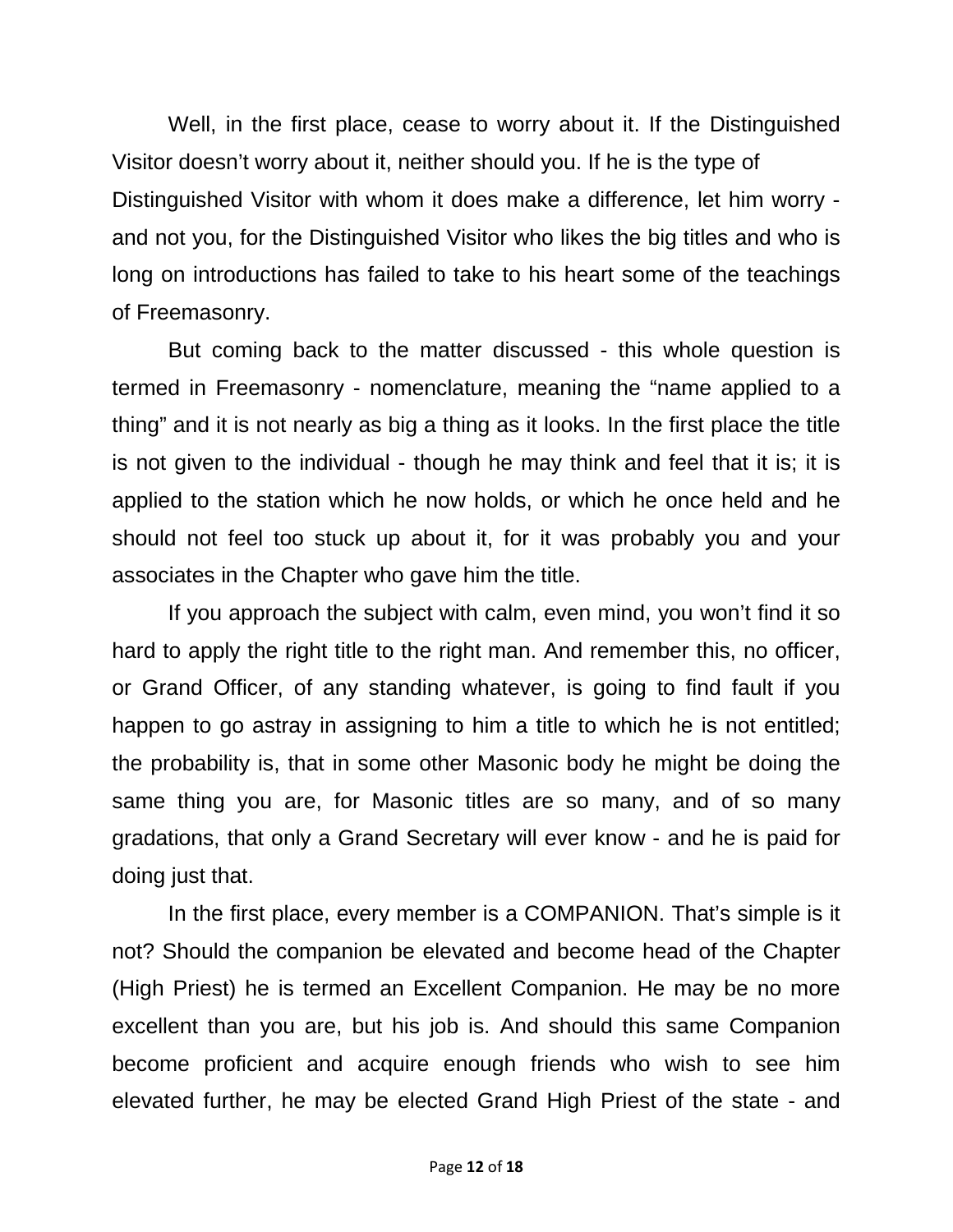thereby acquire the title which goes with that station of Most Excellent Companion - which there is nothing higher in Capitular Freemasonry. Even though he may be advanced to General Grand High Priest of the General Grand Chapter which is an international organization - the title of Most Excellent Companion will still cling to him.

And there we have it; Companion, Excellent Companion, and Most Excellent Companion.

There are exceptions which should be noted. In advancing in the line of state office, he acquires during his passage through the stations of Deputy Grand High Priest, Grand King or Grand Scribe the title of Right Excellent Companion and this exception will apply to any elected officer who sits in the Grand East such as the Grand Treasurer, the Grand Secretary and those companions appointed as District Deputy Grand High Priests.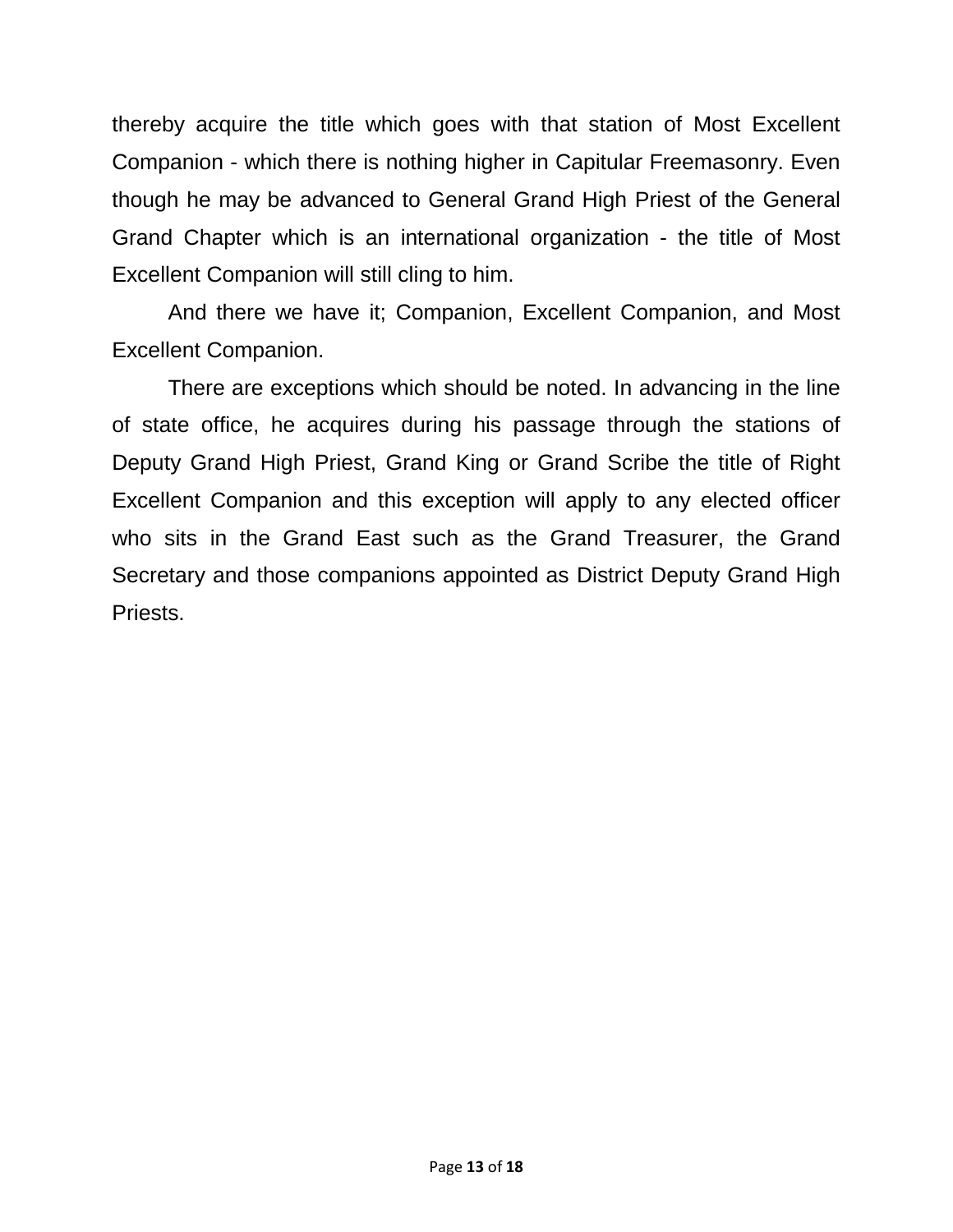#### **CHAPTER 5**

#### **ROYAL ARCH RESEARCH ASSISTANCE**

**5.1 RARA:** The main charity of Royal Arch Masonry which is sponsored by the General Grand Chapter International is the Royal Arch Research Assistance, (RARA). The main theme of this research is how to determine if someone has a Central Auditory Processing Disorder (CAPD). This research is being accomplished through the Able Kids Foundation located in Ft. Collins, Colorado.

The Central Auditory Research Center concentrates on exploring causes and solutions for individuals with Central Auditory Processing Disorders. Thanks to the generous support from the Royal Arch Research Assistance, audiologists certified by the American Speech-Language-Hearing Association, and researchers, work with the Director, Dr. Joan Burleigh, to develop the next generation of diagnostic tests and effective treatments and technologies.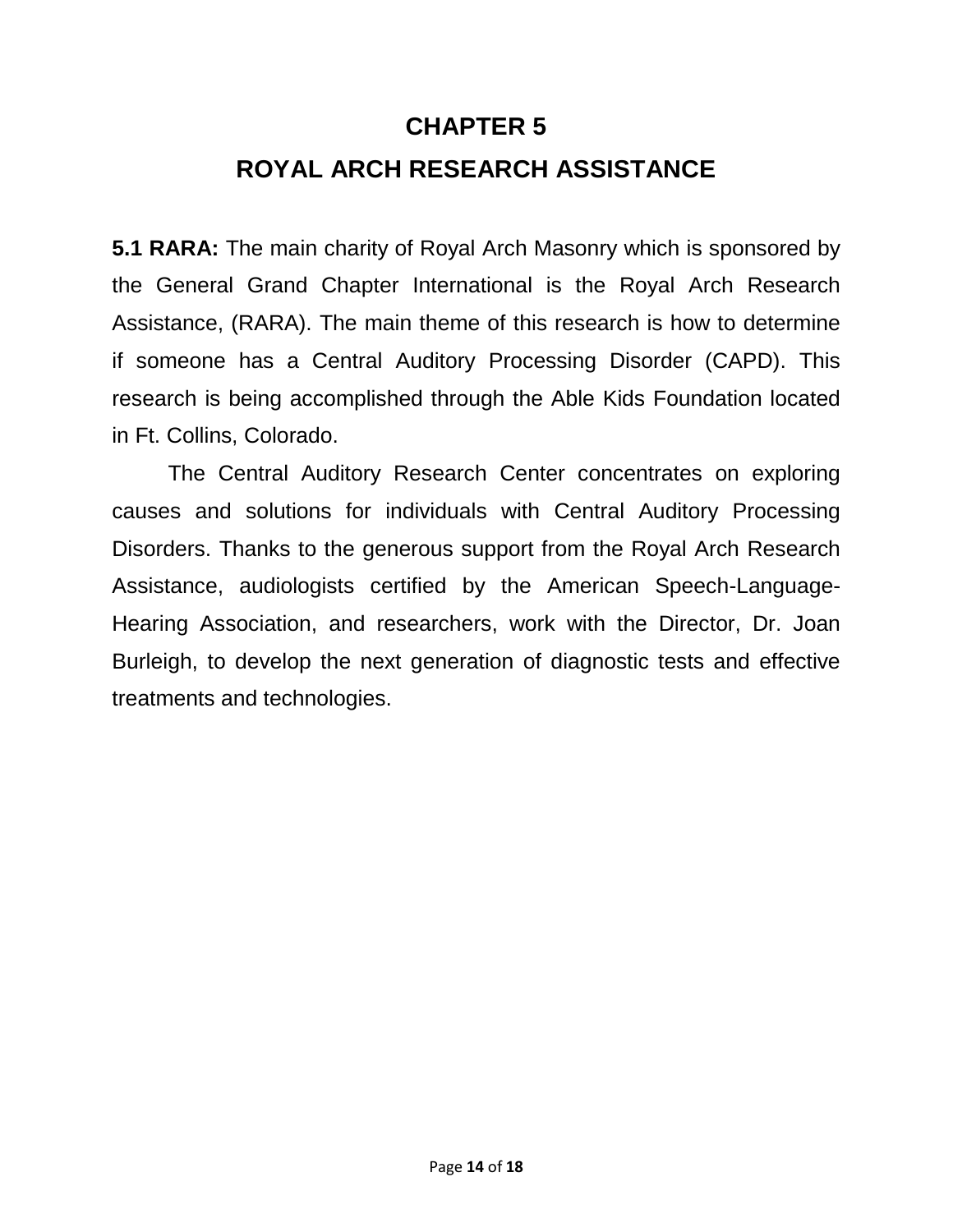## **TITLES GRAND LODGE**

Grand Master: Most Worshipful (except in Pennsylvania where it is Right Worshipful).

Deputy Grand Master: Right Worshipful

Senior Grand Warden: Right Worshipful

Junior Grand Warden: Right Worshipful

Grand Treasurer: Right Worshipful

Grand Secretary: Right Worshipful

District Deputy Grand Master: Right Worshipful

Other Grand Lodge Officer: Worshipful

Master of a Lodge: Worshipful

Member of a Lodge: Brother

*(You retain the highest title that you have received in Masonry; i.e. if the Grand Treasurer is a Past Grand Master then it would be Most Worshipful)*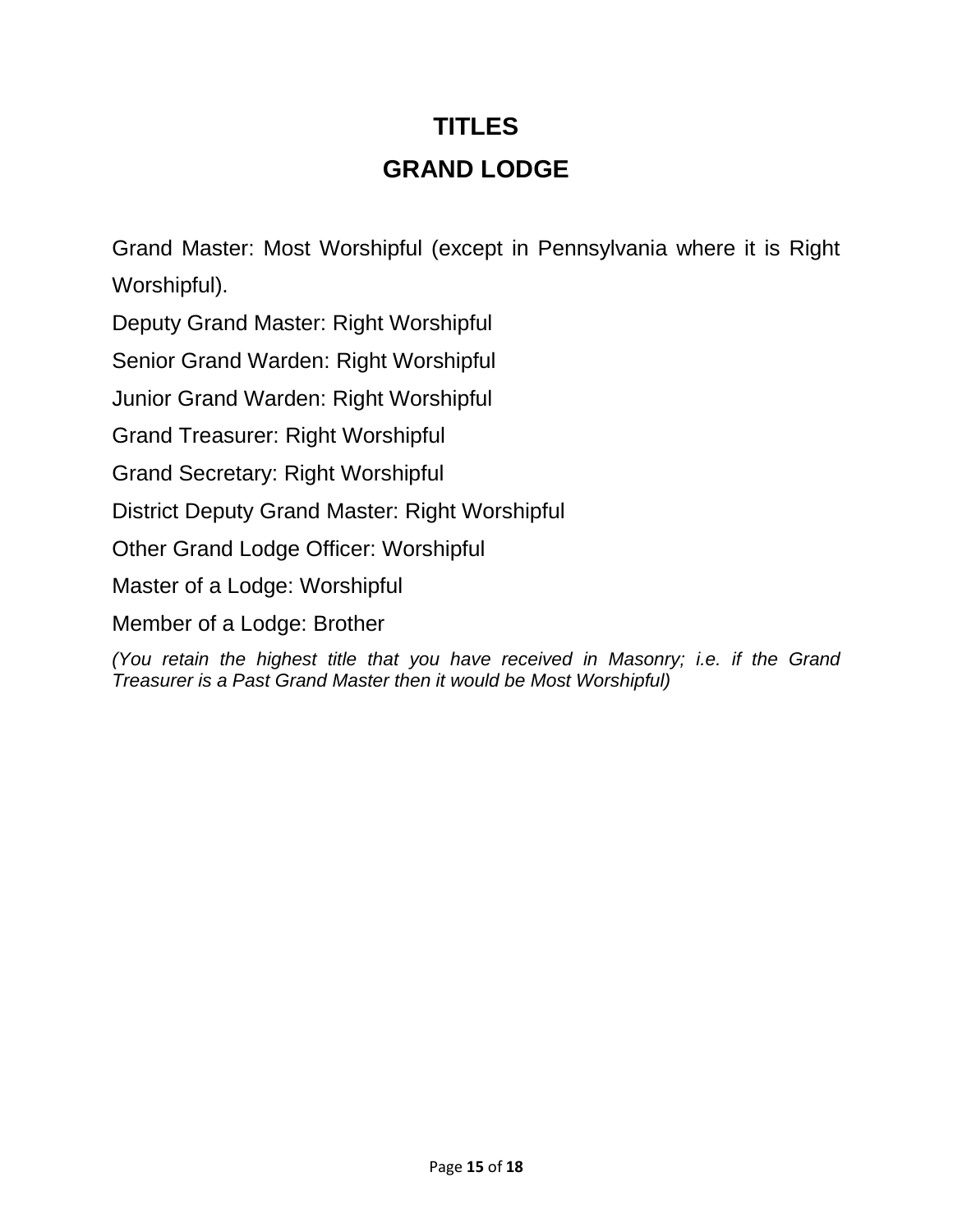#### **TITLES GRAND CHAPTER**

Grand High Priest: Most Excellent

Deputy Grand High Priest: Right Excellent

Grand King: Right Excellent

Grand Scribe: Right Excellent

Grand Treasurer: Right Excellent

Grand Secretary: Right Excellent

District Deputy Grand High Priest: Right Excellent

Other Grand Officers: Excellent

(Titles in General Grand Chapter are "Most Excellent")

High Priest: Excellent

Member of a Chapter: Companion

*(You retain the highest title that you have received in Masonry; i.e. if the Grand Treasurer is a Past Grand High Priest then it would be Most Excellent)*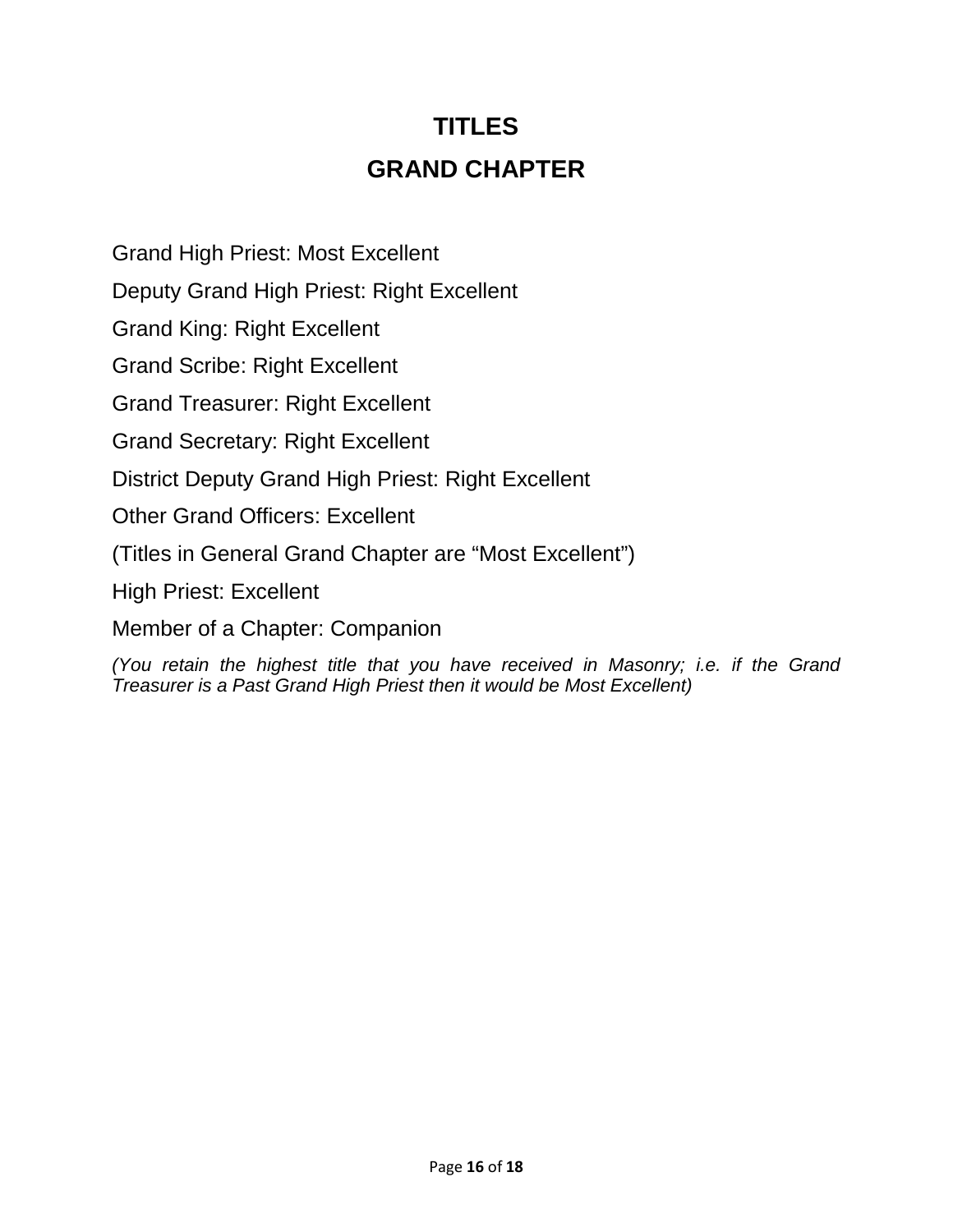#### **PRONUNCIATION DICTIONARY**

Aaron - A-run Interesting - IN-ter-es-ting accepted - ak-SEPT-ed Japheth - JAY-feth Aholiab - A-HO-li-ab Jethro - Je-thro allegory - AL-e-go-ri Jeroboam - JER-o-BO-am Anath - A-nath Jerusalem - Je-RU-sa-lem aperture - AP-er-chur Josedech - JO-se-dek architect - ARK-i-tect Judean - Ju-DEE-an ascend - a-SEND Knew - niu assiduity - Ass-i-DOO-ity latent - LAY-tent Belshazzar - Bel-SHAZ-er Median - MID-i-an Bezaleel - Bee-ZAL-e-el often - OFF-en brethren - BRETH-ren omniscience - om-NISH-ens capitualr - ka-PIT-u-lar overseer - o-ver-SEE-er Chaldea - Kal-DEE-a Perfectness - PER-fect-ness column - COL-um Quarries - KWAR-ries complement - KOM-ple-ment regular - REG-u-lar conference - CON-fer-ens Rehoboam - REE-ho-BO-am consumation - kon-sum-AY-shun route - root Darius - Dar-EYE-us Sacerdotal - SAS-er-DOE-tal deluge - DEL-youj Sacrifice - SAK-ri-fise, (noun)

Babel - BAY-bel Mesopotamia - MES-o-po-TAME-ia beneficent - be-NEF-i-sent Nebuchadnezzar - NEB-yu-kad-NEZ-ar Blessed - BLESS-ed Omnipresence - OM-ni-PRES-ens Chaldees - KAL-dees Pharaoh - FAY-ray-or or FAY-row